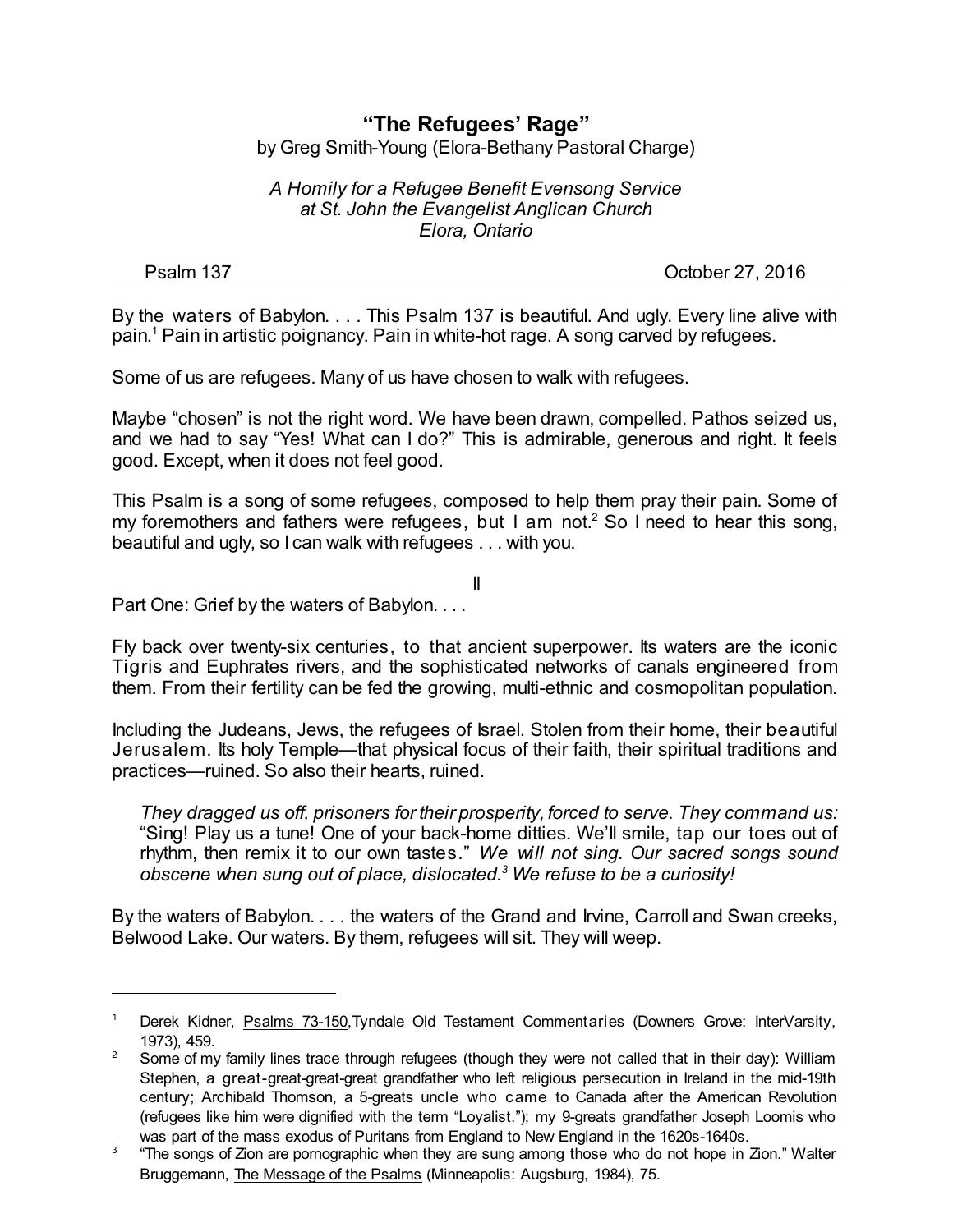Will we ask them to sing?

Of course, we are not Babylon. We are not the armies, gangs, thugs and brutality. We are not the fear that forces them here.

We are the welcomers, the helpers, the refuge.

But we are not home. And those to whom we give refuge are not curiosities! They might not want to sing for us. Is that okay?

III

Part Two: From grief to defiance.

*"Jerusalem, if I forget you, Let my right hand forget what it's supposed to do."* 4

It's so personal, a lament to a lost love, a romance ripped, apart.

For a city! Can one pine for a city? Can a place take one's heart?

Of course.

This may be hard for us to get, in our peculiar culture. We easily relocate from place to place. How strange is this? I have no idea where I will be buried. There is no common family site. My ancestors lie scattered. For many of us that's normal. See how abnormal we are?

For most, place matters. Stolen from home, the Refugee of the Psalm refuses to *"move on."* Refuses *"closure."* Has no tolerance for *"Someday you'll find someone else."* The Refugee refuses all our glib strategies for avoiding grief. Refuses to forget! Refuses to drink our amnesia.

The Refugee knows that the rest of the world will try to bury it in mass graves. If caught out, leaders will say they did not know. The powers will protest that they were powerless. They might even apologize, and promise to do better next time. They will count on us forgetting. Maybe we'll want to.

The Refugee lover cries. *"I will not forget!"*

As we sit with the lovers and their cries, it will pain our open hearts. We want them to be home, here. We want them to belong, with us.

<sup>4</sup> Contemporary singerMatisyahu's lyric in his song "Jerusalem," based on Psalm 137:5-6. https://en.wikipedia.org/wiki/Jerusalem (Out of Darkness Comes Light)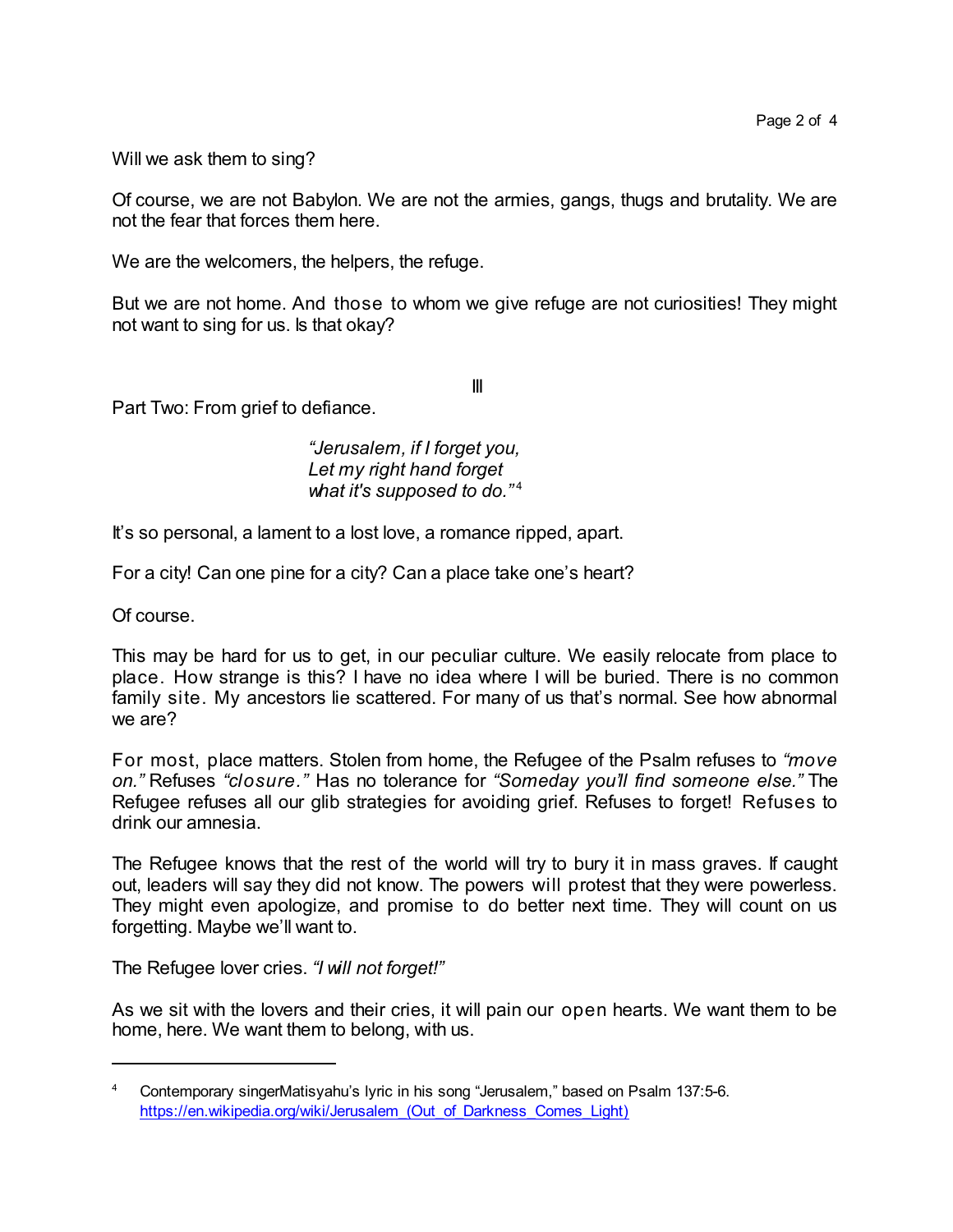Will we be okay if they cannot be? If they refuse to forget?

IV

Part Three. The last. The tail-end. The verses often cut out. (Thank you, choir, for leaving them in.)

When he was setting this Psalm to music, hymn writer John Bell left out them out. He said, *"[this] seemingly outrageous curse is better dealt with in preaching* [thanks a lot!] *or group conversation. It should not be forgotten, especially by those who have never known exile, dispossession or the rape of people and land."* 5

So, here it goes, the part we'd rather go away:

*Remember, LORD, what the Edomites did on Jerusalem's dark day: "Rip it down, rip it down! All the way to its foundations!"they did say.*

*Daughter Babylon, you destroyer. A blessing for whoever pays you back with the same you did to us! A blessing for whoever seizes your kids and smashes them against the rock!*<sup>6</sup>

The Psalm's Refugee prosecutes the case.

*You've seen the evidence, God. What they did. The Edomites* (Israel's ancestral antagonists) *they cheered our destruction.<sup>7</sup> The Babylonians grabbed and smashed, even our children. Your verdict, Judge! Your sentence! Should it not be the same, the same back to them?*

Justice demands a price.

Notice, though, that the Psalm's Refugee then leaves it. Leaves the rage in the hands of the only One who is truly just and perfectly merciful, who knows and loves all the little children: the smashed and the smashers! The Refugee demands justice, and entrusts it to God.

Still, we have this ugly demand. Can we, who talk a good game about justice, be humble enough to be quiet and listen to justice's raw rage? Will we be able to entrust them, and their bitter pain to God?

<sup>&</sup>lt;sup>5</sup> John L. Bell. Psalms of Patience, Protest and Praise. (Glasgow, Scotland: Wild Goose Publications, 1998). Quoted in this article: [https://en.wikipedia.org/wiki/Psalm\\_137](https://en.wikipedia.org/wiki/Psalm_137#cite_note-9)

<sup>&</sup>lt;sup>6</sup> Psalm 137:7-9 (Common English Bible).

 $7$  For a prophet's description of Edom's complicity, see the Book of Obadiah.